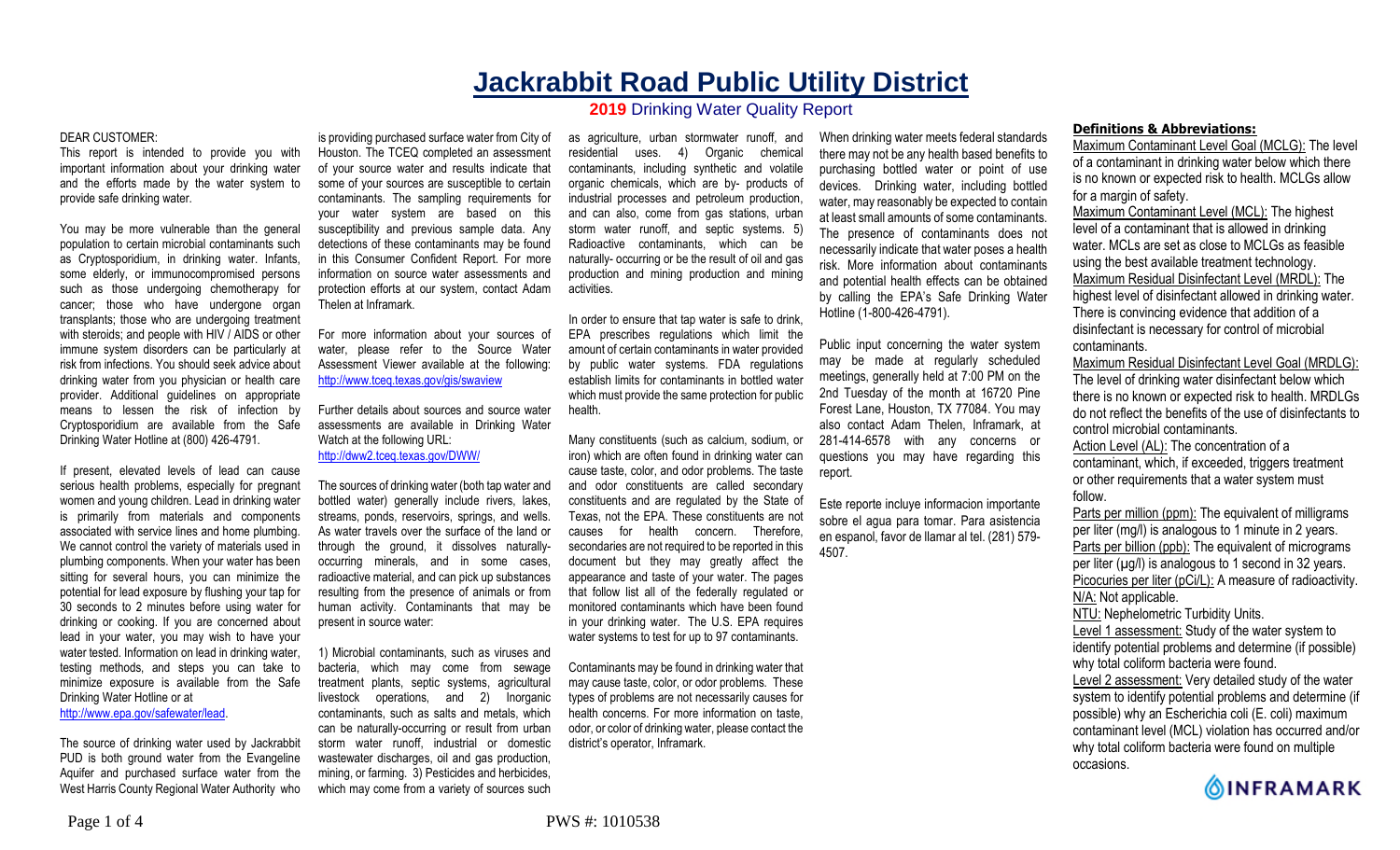| <b>Substance</b>                                                                                                                                                                                                                                           | Unit<br><b>of</b><br><b>Measure</b> | Year | <b>MCL</b>                  | Average<br>Level<br><b>Detected</b>  | Minimum - Maximum<br>Level<br><b>Detected</b>            | <b>MCLG</b>    | In.<br>Compliance       | <b>Typical Sources</b>                                                                                                        |  |  |
|------------------------------------------------------------------------------------------------------------------------------------------------------------------------------------------------------------------------------------------------------------|-------------------------------------|------|-----------------------------|--------------------------------------|----------------------------------------------------------|----------------|-------------------------|-------------------------------------------------------------------------------------------------------------------------------|--|--|
| Radioactive Contaminants (Regulated at the Water Plant)                                                                                                                                                                                                    |                                     |      |                             |                                      |                                                          |                |                         |                                                                                                                               |  |  |
| Gross Beta                                                                                                                                                                                                                                                 | pCi/L                               | 2017 | 50                          | 2.05                                 | $0 - 4.1$                                                | 0              | <b>Yes</b>              | Decay of natural and man-made deposits.                                                                                       |  |  |
| Synthetic Organic Contaminants Including Pesticides and Herbicides                                                                                                                                                                                         |                                     |      |                             |                                      |                                                          |                |                         |                                                                                                                               |  |  |
| Simazine                                                                                                                                                                                                                                                   | ppb                                 | 2019 | 4                           | 0.1                                  | $0.09 - 0.11$                                            | 4              | <b>Yes</b>              | Herbicide runoff.                                                                                                             |  |  |
| Atrazine                                                                                                                                                                                                                                                   | ppb                                 | 2019 | 3                           | 0.14                                 | $0 - 0.28$                                               | 3              | <b>Yes</b>              | Runoff from herbicide used on row crops.                                                                                      |  |  |
| <b>Unregulated Contaminants</b>                                                                                                                                                                                                                            |                                     |      |                             |                                      |                                                          |                |                         |                                                                                                                               |  |  |
| Dibromochloromethane                                                                                                                                                                                                                                       | ppb                                 | 2019 | N/A                         | 1.7                                  | $1.7 - 1.7$                                              | N/A            | <b>Yes</b>              | By-product of drinking water disinfection.                                                                                    |  |  |
| Chloroform                                                                                                                                                                                                                                                 | ppb                                 | 2019 | N/A                         | 17                                   | $17 - 17$                                                | N/A            | <b>Yes</b>              | By-product of drinking water disinfection.                                                                                    |  |  |
| Bromodichloromethane                                                                                                                                                                                                                                       | ppb                                 | 2019 | N/A                         | 5.9                                  | $5.9 - 5.9$                                              | N/A            | <b>Yes</b>              | By-product of drinking water disinfection.                                                                                    |  |  |
| Unregulated contaminants are those for which EPA has not established drinking water standards. The purpose of unregulated contaminant monitoring is to assist EPA in determining the occurrence of unregulated contaminants in<br>regulation is warranted. |                                     |      |                             |                                      |                                                          |                |                         |                                                                                                                               |  |  |
| Inorganic Contaminants (Regulated at the Water Plant)                                                                                                                                                                                                      |                                     |      |                             |                                      |                                                          |                |                         |                                                                                                                               |  |  |
| Nitrate                                                                                                                                                                                                                                                    | ppm                                 | 2019 | 10                          | 0.71                                 | $0.4 - 1.01$                                             | 10             | <b>Yes</b>              | Runoff from fertilizer use; leaching from septic tanks, sewage; erosion of natural deposits.                                  |  |  |
| Nitrite                                                                                                                                                                                                                                                    | ppm                                 | 2015 | -1                          | 0.02                                 | $0.02 - 0.02$                                            | -1             | <b>Yes</b>              | <b>Natural Erosion</b>                                                                                                        |  |  |
| Fluoride                                                                                                                                                                                                                                                   | ppm                                 | 2017 | 4                           | 0.33                                 | $0.26 - 0.4$                                             | 4              | <b>Yes</b>              | Erosion of natural deposits; water additive which promotes strong teeth; discharge from fertilizer and<br>aluminum factories. |  |  |
| Cyanide                                                                                                                                                                                                                                                    | ppb                                 | 2019 | 200                         | 62.5                                 | $0 - 190$                                                | 200            | <b>Yes</b>              | Discharge from plastic and fertilizer factories; discharge from steel/metal factories.                                        |  |  |
| Barium                                                                                                                                                                                                                                                     | ppm                                 | 2017 | 2                           | 0.06                                 | $0.0512 - 0.0698$                                        | $\overline{2}$ | <b>Yes</b>              | Discharge of drilling wastes; discharge from metal refineries; erosion of natural deposits.                                   |  |  |
| <b>Disinfectant Byproducts</b>                                                                                                                                                                                                                             |                                     |      |                             |                                      |                                                          |                |                         |                                                                                                                               |  |  |
| Haloacetic Acids (HAA5)                                                                                                                                                                                                                                    | ppb                                 | 2019 | 60                          | 31.8                                 | 29.2 - 34.4                                              | $\mathbf 0$    | <b>Yes</b>              | By-product of drinking water disinfection.                                                                                    |  |  |
| <b>Total Trihalomethanes</b>                                                                                                                                                                                                                               | ppb                                 | 2019 | 80                          | 23.6                                 | $23.4 - 23.8$                                            | $\mathbf 0$    | <b>Yes</b>              | By-product of drinking water disinfection.                                                                                    |  |  |
| <b>Substance</b>                                                                                                                                                                                                                                           | Unit<br><b>of</b><br><b>Measure</b> | Year | <b>MRDL</b>                 | Average<br>Level<br><b>Detected</b>  | Minimum - Maximum<br>Level<br><b>Detected</b>            | <b>MRDLG</b>   | <b>In</b><br>Compliance | <b>Typical Sources</b>                                                                                                        |  |  |
| <b>Maximum Residual Disinfectant Level</b>                                                                                                                                                                                                                 |                                     |      |                             |                                      |                                                          |                |                         |                                                                                                                               |  |  |
| Chlorine Residual                                                                                                                                                                                                                                          | ppm                                 | 2019 | 4.0                         | 3.14                                 | $2.96 - 3.35$                                            | 4.0            | Yes                     | Water additive used to control microbes.                                                                                      |  |  |
| <b>Substance</b>                                                                                                                                                                                                                                           | Unit<br><b>of</b><br><b>Measure</b> | Year | 90th<br>Percentile<br>Value | <b>EPA</b><br><b>Action</b><br>Level | Number of<br><b>Results above</b><br><b>Action Level</b> | <b>MCLG</b>    | <b>In</b><br>Compliance | <b>Typical Sources</b>                                                                                                        |  |  |
| <b>Lead and Copper (Regulated at Customers Tap)</b>                                                                                                                                                                                                        |                                     |      |                             |                                      |                                                          |                |                         |                                                                                                                               |  |  |
| Lead                                                                                                                                                                                                                                                       | ppb                                 | 2019 | 2.7                         | 15                                   | 0                                                        | 0              | Yes                     | Corrosion of household plumbing systems; erosion of natural deposits.                                                         |  |  |
| Copper                                                                                                                                                                                                                                                     | ppm                                 | 2019 | 0.067                       | 1.3                                  | 0                                                        | 1.3            | <b>Yes</b>              | Corrosion of household plumbing systems, erosion of natural deposits; leaching from wood<br>preservatives.                    |  |  |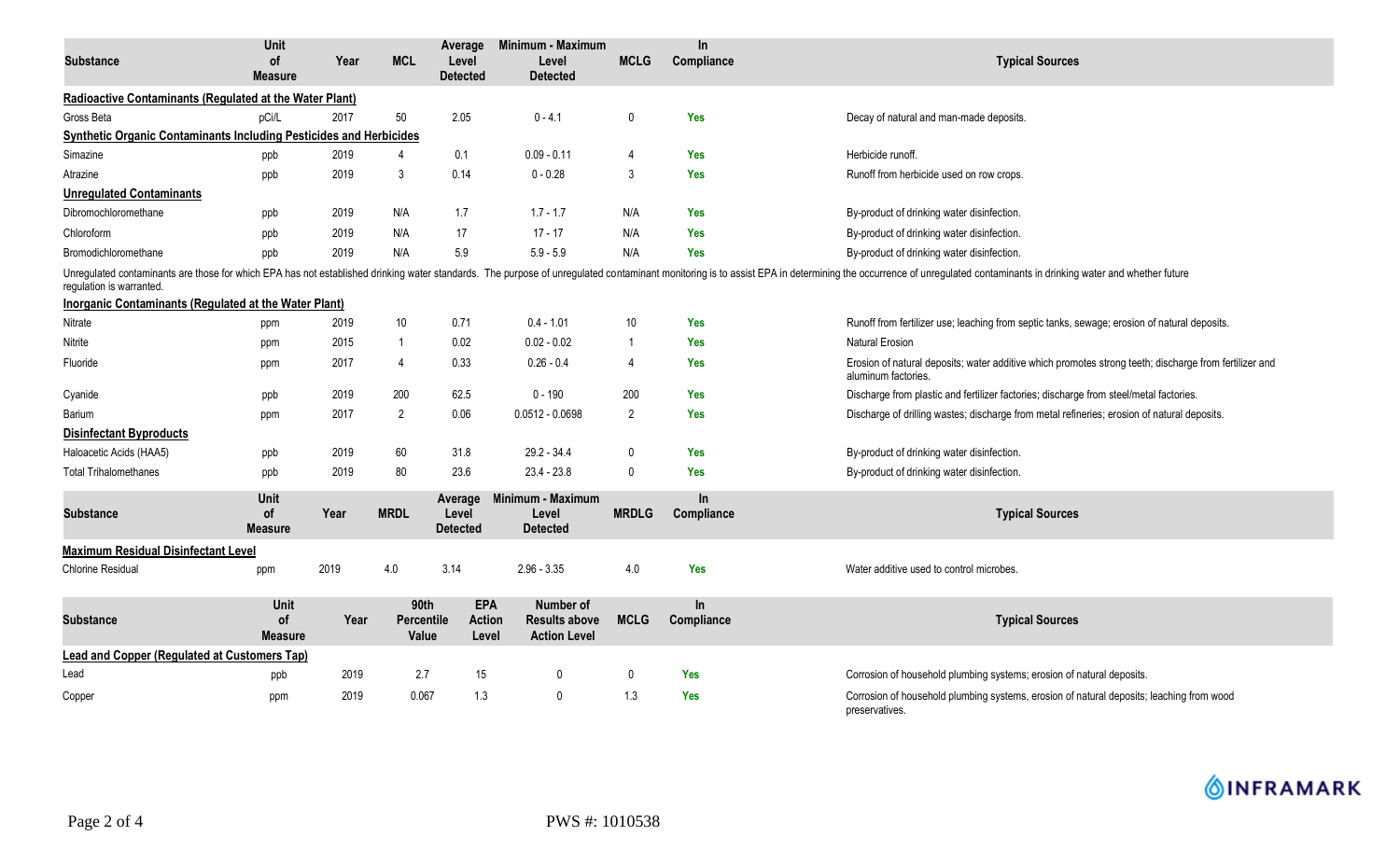## **Our Water Supply System Received Water From City of Houston due to Surface Water Agreement Water Quality Results are Listed Below**

| <b>Substance</b>                                                          | Unit<br>0f<br><b>Measure</b> | Year | <b>MCL</b>      | Average<br>Level<br><b>Detected</b> | Minimum - Maximum<br>Level<br><b>Detected</b> | <b>MCLG</b>    | In.<br>Compliance | <b>Typical Sources</b>                                                                                                                                                                                                         |
|---------------------------------------------------------------------------|------------------------------|------|-----------------|-------------------------------------|-----------------------------------------------|----------------|-------------------|--------------------------------------------------------------------------------------------------------------------------------------------------------------------------------------------------------------------------------|
| <b>Radioactive Contaminants (Regulated at the Water Plant)</b>            |                              |      |                 |                                     |                                               |                |                   |                                                                                                                                                                                                                                |
| Uranium                                                                   | ug/L                         | 2019 | $30\,$          | 3                                   | $3 - 3$                                       | $\mathbf 0$    | <b>Yes</b>        | Erosion of natural deposits.                                                                                                                                                                                                   |
| Gross Alpha                                                               | pCi/L                        | 2019 | 15              | $\overline{4}$                      | $4 - 4$                                       | 0              | <b>Yes</b>        | Erosion of natural deposits.                                                                                                                                                                                                   |
| <b>Synthetic Organic Contaminants Including Pesticides and Herbicides</b> |                              |      |                 |                                     |                                               |                |                   |                                                                                                                                                                                                                                |
| Simazine                                                                  | ppb                          | 2019 |                 | 0.1                                 | $0 - 0.16$                                    | $\overline{4}$ | Yes               | Herbicide runoff.                                                                                                                                                                                                              |
| Atrazine                                                                  | ppb                          | 2019 | 3               | 0.13                                | $0 - 0.2$                                     | 3              | <b>Yes</b>        | Runoff from herbicide used on row crops.                                                                                                                                                                                       |
| <b>Unregulated Contaminants</b>                                           |                              |      |                 |                                     |                                               |                |                   |                                                                                                                                                                                                                                |
| Bromoform                                                                 | ppb                          | 2019 | N/A             | 1.7                                 | $0 - 3.7$                                     | N/A            | Yes               | By-product of drinking water disinfection.                                                                                                                                                                                     |
| Bromodichloromethane                                                      | ppb                          | 2019 | N/A             | 4.88                                | $1.2 - 8.2$                                   | N/A            | Yes               | By-product of drinking water disinfection.                                                                                                                                                                                     |
| Dibromochloromethane                                                      | ppb                          | 2019 | N/A             | 1.4                                 | $0 - 3.3$                                     | N/A            | <b>Yes</b>        | By-product of drinking water disinfection.                                                                                                                                                                                     |
| Chloroform                                                                | ppb                          | 2019 | N/A             | 16.95                               | $1.1 - 32$                                    | N/A            | <b>Yes</b>        | By-product of drinking water disinfection.                                                                                                                                                                                     |
| Manganese                                                                 | ppm                          | 2019 | N/A             | 0.01                                | $0 - 0.0546$                                  | N/A            | <b>Yes</b>        | Abundant naturally occurring element.                                                                                                                                                                                          |
| regulation is warranted.                                                  |                              |      |                 |                                     |                                               |                |                   | Unregulated contaminants are those for which EPA has not established drinking water standards. The purpose of unregulated contaminant monitoring is to assist EPA in determining the occurrence of unregulated contaminants in |
| Inorganic Contaminants (Regulated at the Water Plant)                     |                              |      |                 |                                     |                                               |                |                   |                                                                                                                                                                                                                                |
| Arsenic                                                                   | ppb                          | 2019 | 10              | 3.43                                | $0 - 8$                                       | 0              | Yes               | Erosion of natural deposits; runoff from orchards; runoff from glass, and electronics production<br>wastes.                                                                                                                    |
| Barium                                                                    | ppm                          | 2019 | $\overline{2}$  | 0.18                                | $0.0226 - 0.4$                                | 2              | Yes               | Discharge of drilling wastes; discharge from metal refineries; erosion of natural deposits.                                                                                                                                    |
| Chromium                                                                  | ppb                          | 2019 | 100             | 8.9                                 | $0 - 14.3$                                    | 100            | <b>Yes</b>        | <b>Natural Erosion</b>                                                                                                                                                                                                         |
| Selenium                                                                  | ppb                          | 2019 | 50              | 4.87                                | $0 - 12.9$                                    | 50             | <b>Yes</b>        | Erosion of natural deposits.                                                                                                                                                                                                   |
| Nitrate                                                                   | ppm                          | 2019 | 10 <sup>°</sup> | 0.26                                | $0 - 1.02$                                    | 10             | <b>Yes</b>        | Runoff from fertilizer use; leaching from septic tanks, sewage; erosion of natural deposits.                                                                                                                                   |
| Fluoride                                                                  | ppm                          | 2019 | $\overline{4}$  | 0.27                                | $0 - 0.74$                                    | $\overline{4}$ | <b>Yes</b>        | Erosion of natural deposits; water additive which promotes strong teeth; discharge from fertilizer and<br>aluminum factories.                                                                                                  |
| Cyanide                                                                   | ppb                          | 2019 | 200             | 32.22                               | $0 - 80$                                      | 200            | <b>Yes</b>        | Discharge from plastic and fertilizer factories; discharge from steel/metal factories.                                                                                                                                         |
| <b>Turbidity</b>                                                          |                              |      |                 |                                     |                                               |                |                   |                                                                                                                                                                                                                                |
| Turbidity                                                                 | <b>NTU</b>                   | 2019 |                 | 0.25                                | $0.06 - 0.52$                                 | N/A            | <b>Yes</b>        | Soil runoff.                                                                                                                                                                                                                   |

Turbidity has no health effects. However, turbidity can interfere with disinfection and provide a medium for microbial growth. Turbidity may indicate the presence of disease-causing organisms. These organisms include bacte symptoms such as nausea, cramps, diarrhea and associated headaches.